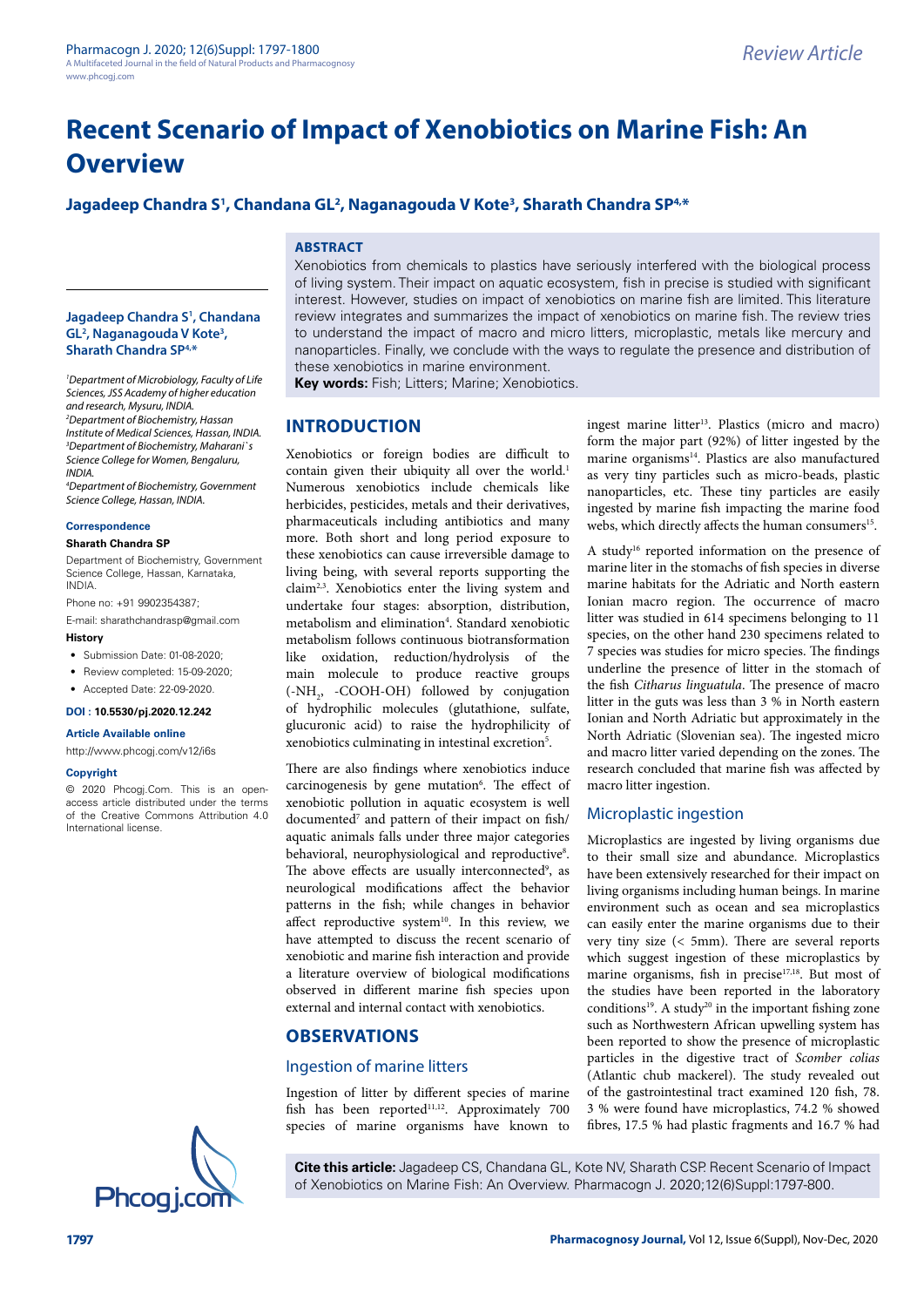paint. The study revealed the microplastic contamination in marine fish *Scomber colias*.

#### Mercury accumulation

The release of mercury from anthropogenic and natural sources like incineration and coal combustion reach the aquatic ecosystem by atmospheric deposition<sup>21</sup> and results in significant repercussions to invertebrates and vertebrates<sup>22</sup>. Mercury is classified into three types of chemicals, elemental, inorganic and organic. Inorganic mercury is the one mostly released to the environment<sup>23</sup>. Many models have been developed to identify the zonal variance of mercury and understand the main culprits $24$ . This is the main reason to identify and study the pattern and distribution of mercury in aquatic environment. As the most important source of entry of mercury in humans and animals is the consumption of fish $25$ , it is important understand the presence and abundance of mercury in aquatic environment. It also helps to understand the magnitude of mercury pollution reaching the main consumers, human beings<sup>26</sup>. A study<sup>27</sup> analyzed the total mercury accumulation in the gut and bodies of 13 species of marine fish. They also reported the mercury concentration in water, sediment, fodder materials and fish prey to depict the bio-accumulation dynamics. Marine fish demonstrated high level of mercury accumulation in comparison to fresh water fish. According to the study<sup>27</sup> mercury content increased in accordance to the trophic level of the consumer. Total mercury levels in marine fish (samples from coastal waters and market) displayed more than the legal limits.

## Impact of nano-ZnO on *Mugilogobius chulae*

Aquatic toxicity due to nanoparticles has been studied extensively in recent years. However, the studies on the marine fish toxicity and distribution are very limited. A study<sup>28</sup> reported the impact of zinc oxide nanoparticles on marine fish *Mugilogobius chulae*. The research team also reported the relative difference in zinc oxide nanoparticles dissolution and dispersal of the same in seawater as well as freshwater. The impact of zinc oxide nanoparticles on hatching, mortality, embryonic development, deformity and histopathology was reported<sup>29,30</sup>. The results indicated that zinc oxide nanoparticles showed higher solubility in seawater than freshwater. The zinc oxide nanoparticles also remarkably inhibited hatching. The  $LC<sub>60</sub>$  on the fifth day was found to be 45.40 mg/L with significant spike in the mortality rate. Though exposure to  $Zn^{2+}$  showed hatching inhibition and higher lethality, but its impact was less than the zinc oxide nanoparticles at the similar doses<sup>31-33</sup>. Zinc oxide nanoparticles caused spinal bending, hypoplasia, odema and other deformities in *Mugilogobius chulae* larvae and embryos. Histopathological studies exhibited hepatocyte and enterocyte enlargement, vacuolar degeneration, and morphological abnormalities of the fish. The study underlines the impact of zinc oxide nanoparticles on marine fish.

## **CONCLUSION**

The study of the literature on impact of xenobiotics on marine fish shows serious consequences. The entry of different chemicals and their mode of entry are to be given importance by the concerned authorities to avoid more accumulation and distribution. The xenobiotics in marine fish not only impact the aquatic organisms but also human health. So, regulations which govern the presence and release of chemicals are the key to regulate marine pollution due to xenobiotics.

#### **REFERENCES**

- 1. Wu, J. C., Lai, C. S., Tsai, M. L., Ho, C. T., Wang, Y. J., Pan, M. H. Chemopreventive effect of natural dietary compounds on xenobiotic-induced toxicity. Journal of food and drug analysis, 2017, 25(1), 176-186.
- 2. Ranjbar, M., Rotondi, M. A., Ardern, C. I., & Kuk, J. L. Urinary biomarkers of polycyclic aromatic hydrocarbons are associated with cardiometabolic health risk. PLoS One, 2015, 10(9), 0137536.
- 3. Hu, Hui, Haidong Kan, Gregory D. Kearney, and Xiaohui Xu. "Associations between exposure to polycyclic aromatic hydrocarbons and glucose homeostasis as well as metabolic syndrome in nondiabetic adults." Science of the Total Environment, 2015: 56-64.
- Xu, C., Li, C. Y. T., & Kong, A. N. T. Induction of phase I, II and III drug metabolism/ transport by xenobiotics. Archives of pharmacal research, 2005, 28(3), 249.
- Mandlekar, S., Hong, J. L., & Tony Kong, A. N. Modulation of metabolic enzymes by dietary phytochemicals: a review of mechanisms underlying beneficial versus unfavorable effects. Current drug metabolism, 2006, 7(6), 661-675.
- 6. Kamdem, L. K., Meineke, I., Gödtel-Armbrust, U., Brockmöller, J., & Wojnowski, L. Dominant contribution of P450 3A4 to the hepatic carcinogenic activation of aflatoxin B1. Chemical research in toxicology, 2006, 19(4), 577-586.
- Mona S. Zaki, Hammam, A. M. and Nagwa S. Ata. Xenobiotics as stressful factors in aquatic system (in fish). Life Sci J, 2014,11(4):188-197
- 8. Chandra, S., & Sukumaran, S. Physiological, Biochemical and Neurochemical responses of *Cirrhinus mrigala* upon short term exposure to Cerium oxide. International Journal of Aquatic Biology, 2020, 7(6), 368-373.
- 9. Rashmi N, Ranjitha T, Sharath Chandra SP. Chromium and their Derivatives Causes Physiological and Biochemical Modifications in Diverse Fish Models: A Review. 2019. Biomedical and Pharmacology journal, 2019, 12(4): 2049-2053.
- 10. Ranjitha T & Sharath Chandra SP. [Biological and ecological impact of iron and](file:///F:/Journals/PJ/PJ_11/PJ_11-6/PJ_11_6-AI/javascript:void(0))  [iron nanoparticles across diverse array of fish models: a review](file:///F:/Journals/PJ/PJ_11/PJ_11-6/PJ_11_6-AI/javascript:void(0)). Ecology, Environment and Conservation, 2020, 26 (1), 180-184
- 11. Macali, A., Semenov, A., Venuti, V., Crupi, V., D'Amico, F., Rossi, B., Corsi, I., Bergami, E. Episodic records of jellyfish ingestion of plastic items reveal a novel pathway for trophic transference of marine litter. Sci. Rep, 2018, 8, 6105.
- 12. Kühn S., Bravo Rebolledo E.L., van Franeker J.A. Deleterious Effects of Litter on Marine Life. In: Bergmann M., Gutow L., Klages M. (eds) Marine Anthropogenic Litter. Springer, Cham, 2015.
- 13. Gall, S.C., Thompson, R.C. The impact of debris on marine life. Mar. Pollut. Bull, 2015, 92, 170–179.
- 14. Phillips, M.B., Bonner, T.H. Occurrence and amount of microplastic ingested by fishes in watersheds of the Gulf of Mexico. Mar. Pollut. Bull, 2015, 100, 264–269.
- 15. Setälä, O., Fleming-Lehtinen, V., Lehtiniemi, M. Ingestion and transfer of microplastics in the planktonic food web. Environ. Pollut, 2014, 185, 77–83.
- 16. Anastasopoulou A, Kovač Viršek M, Bojanić Varezić D, et al. Assessment on marine litter ingested by fish in the Adriatic and NE Ionian Sea macro-region (Mediterranean). Mar Pollut Bull, 2018;133:841-851.
- 17. Ivar Do Sul, J.A., Costa, M.F. The present and future of microplastic pollution in the marine environment. Environ. Pollut, 2014, 185, 352–364.
- 18. Rezania, S., Park, J., Fadhil, M., Mat, S., Talaiekhozani, A., Kumar, K., Kamyab, H. Microplastics pollution in different aquatic environments and biota: a review of recent studies. Mar. Pollut. Bull, 2018, 133, 191–208.
- 19. huong, N.N., Zalouk-Vergnoux, A., Poirier, L., Kamari, A., Châtel, A., Mouneyrac, C., Lagarde, F. Is there any consistency between the microplastics found in the field and those used in laboratory experiments? Environ. Pollut, 2016, 211, 111–123.
- 20. Herrera, A., Ŝtindlová, A., Martínez, I., Rapp, J., Romero-Kutzner, V., Samper, M. D. & Gómez, M. Microplastic ingestion by Atlantic chub mackerel (Scomber colias) in the Canary Islands coast. Marine pollution bulletin, 2019, 139, 127- 135.
- 21. Krabbenhoft, D.P. Methylmercury contamination of aquatic ecosystems: a widespread problem with many challenges for the chemical sciences. In: Norling, P., Wood-Black, F., Masciangioli, T.M. (Eds.), National Research Council (US) Chemical Sciences Roundtable. Water and Sustainable Development: Opportunities for the Chemical Sciences: A Workshop Report to the Chemical Sciences Roundtable. National Academies Press (US), Washington (DC), 2004, pp. 1-13.
- 22. Wang, F.Y., Outridge, P.M., Feng, X.B., Meng, B., Heimburger-Boavida, L.E., Mason, R.P. How closely do mercury trends in fish and other aquatic wildlife track those in the atmosphere? - implications for evaluating the effectiveness of the Minamata Convention. Sci. Total Environ, 2019, 674, 58-70.
- 23. Li, Z.W., Huang, M., Luo, N.L., Wen, J.J., Deng, C.X., Yang, R. Spectroscopic study of the effects of dissolved organic matter compositional changes on availability of cadmium in paddy soil under different water management practices. Chemosphere, 2019, 225, 414-423.
- 24. Houssard, P., Point, D., Tremblay-Boyer, L., Allain, I., Pethybridge, H., Mashou, J., Ferriss, B.E., Baya, P.A., Lagane, C., Menkes, C.E. A model of mercury distribution in tuna from the western and central Pacific ocean: influence of physiology.2019.
- 25. Kim, K. H., Kabir, E., & Jahan, S. A. A review on the distribution of Hg in the environment and its human health impacts. Journal of hazardous materials, 2016, 306, 376-385.
- 26. Gruszecka-Kosowska, A., Baran, A., Czesława, J. Content and health risk assessment of selected elements in commercially available fish and fish products. Hum. Ecol. Risk Assess. Int. J, 2018, 24 (6), 1623-1641.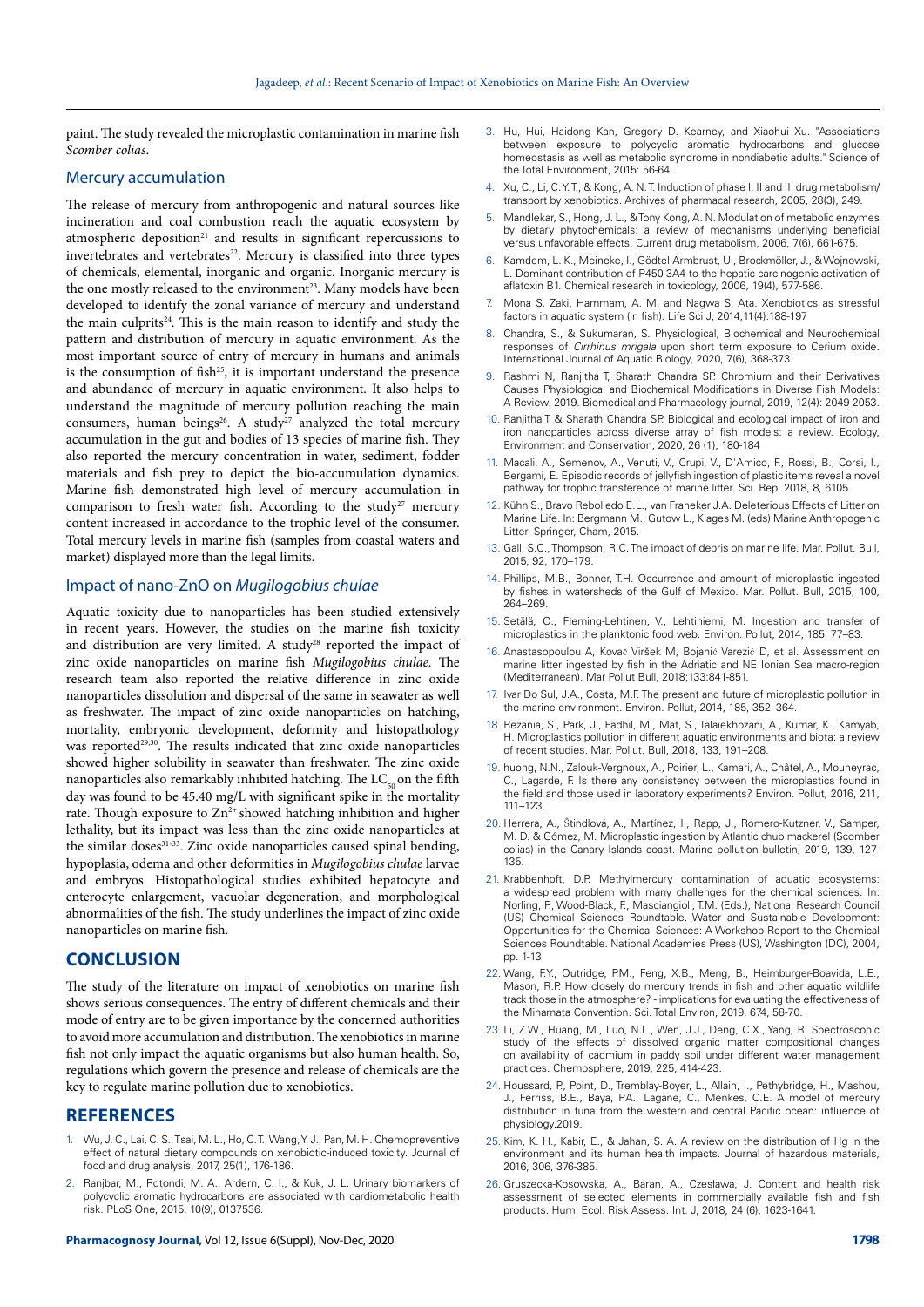- 27. Zupo V, Graber G, Kamel S, et al. Mercury accumulation in freshwater and marine fish from the wild and from aquaculture ponds. Environ Pollut, 2019;255:112975.
- 28. Li J, Chen Z, Huang R, Miao Z, Cai L, Du Q. Toxicity assessment and histopathological analysis of nano-ZnO against marine fish (*Mugilogobius chulae*) embryos. J Environ Sci (China), 2018;73:78-88.
- 29. Ates, M., Daniels, J., Arslan, Z., Farah, I.O., Rivera, H.F. Comparative evaluation of impact of Zn and ZnO nanoparticles on brine shrimp (*Artemia salina*) larvae: effects of particle size and solubility on toxicity. Environ. Sci. Processes Impacts, 2013, 15 (1), 225–233.
- 30. Cong, Y., Jin, F., Wang, J., Mu, J. The embryotoxicity of ZnO nanoparticles to marine medaka, *Oryzias melastigma*. Aquat. Toxicol, 2017, 185, 11–18.
- 31. Shih, Y.J., Su, C.C., Chen, C.W., Dong, C.D., Liu, W.S., Huang, C.P. Adsorption characteristics of nano-TiO2 onto zebrafish embryos and its impacts on egg hatching. Chemosphere, 2016, 154, 109–117.
- 32. Xiong, D., Fang, T., Yu, L., Sima, X., Zhu, W. Effects of nano-scale TiO2, ZnO and their bulk counterparts on zebrafish: acute toxicity, oxidative stress and oxidative damage. Sci. Total Environ, 2011, 409 (8), 1444–1452.
- 33. Perva, S., Swamy, K., Chandrashekar, N., Subramanian, R., Sukumaran, S., & Chandra SP, S. Physio-biochemical responses of Indian major carp *Catla catla* upon sub-chronic exposure to tin oxide nanoparticles. Egyptian Journal of Aquatic Biology and Fisheries, 2020, 24(4), 509-520.

# **GRAPHICAL ABSTRACT**



## **ABOUT AUTHORS**



Dr. S. Jagadeep Chandra works as an Assistant Professor in the Department of Microbiology, School of Life Sciences, JSS academy of Higher education and research, Mysuru. He obtained his PhD from University of Mysore in Microbiology. He has served has the Regional director for KSOU previously. His research interests are toxicology and folk medicinal plants.



Mrs. Chandana GL works as a tutor in the department of Biochemistry, Hassan Institute of Medical Sciences. She obtained her post-graduation in Medical biochemistry from JSS University, Mysuru.



Dr. Naganagouda. V. Kote is an Assistant Professor of Biochemistry in the PG department of studies in Biochemistry, Maharani`s Science College for Women, Bengaluru. He has more than 10 years of teaching and research experience. He has served as the Principal investigator for project funded by UGC. Dr. Gouda is a Gold Medalist in M.Sc Biochemistry. He has to his credit several publications in International peer reviewed journals.